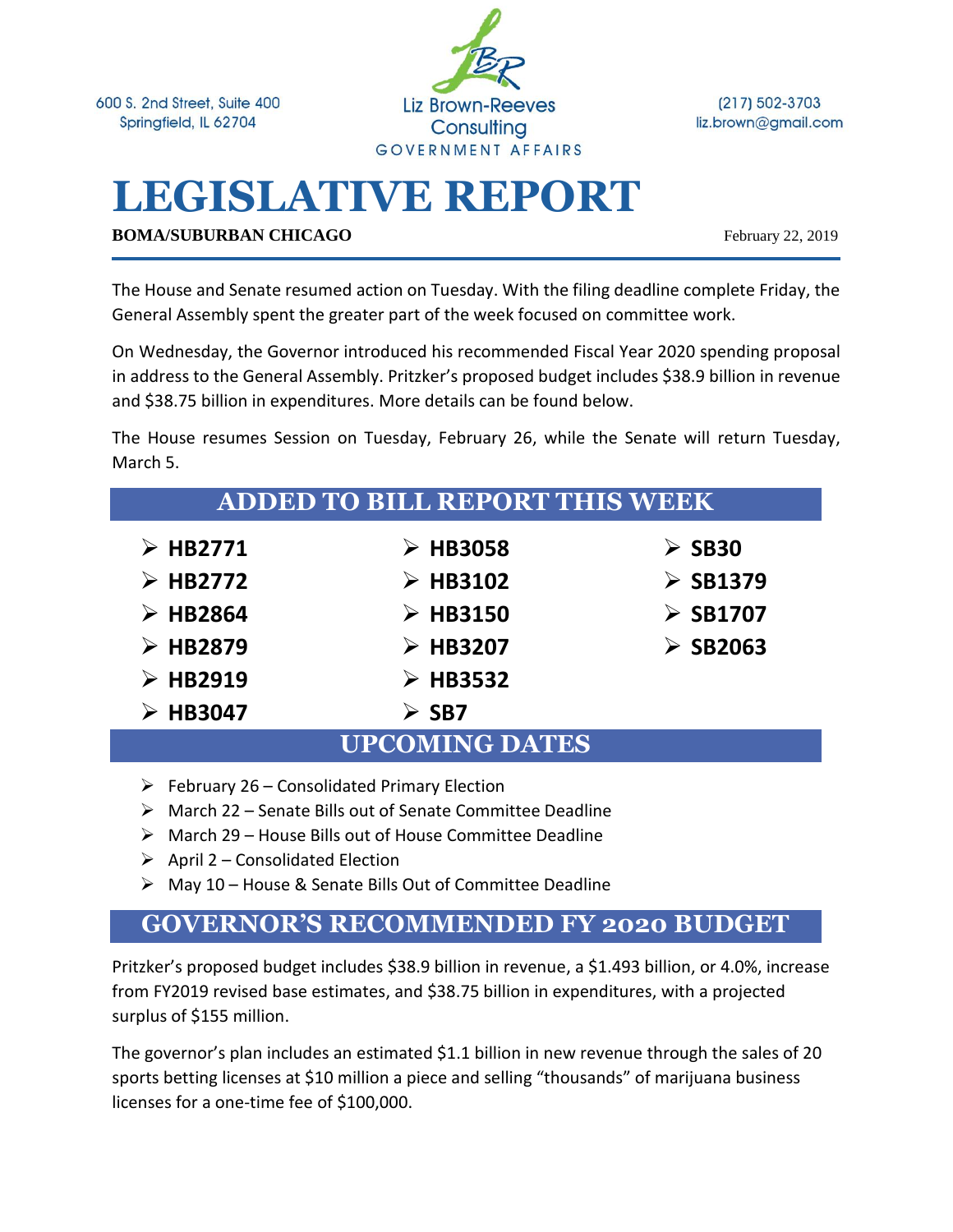Other revenue streams include raising taxes on a pack of cigarettes from \$1.98 to \$2.30 and taxing e-cigarettes at a 36.5 percent rate, the same as all other tobacco products. The administration is also pushing for a 5 percent statewide plastic bag tax.

Should that new revenue package fail, the administration would propose a 4 percent cut to all state agencies.

### **K-12 Education**

- An increase for the Evidence-Based Funding Formula (EBF) of \$375 million
- Additional funding of \$3.8 million for the federal Preschool Development Birth through Five grant
- Increased funding for Career and Technical Education Programs of \$5 million

## **Higher Education**

- An Increases the Monetary Award Program (MAP) funding by \$50 million
- Increases funding for public universities by \$52.2 million
- Increases funding for community colleges by \$13.9 million
- Provides \$3.8 million for a new student support program directed at improving the retention and graduation rates of low-income and minority students at community colleges and public universities

#### **Social Services**

- Provides \$30 million in additional support to increase the income eligibility threshold in the Child Care Assistance Program from 185 percent to 200 percent of the Federal Poverty Level (FPL)
- Includes \$9.8 million to fund an additional 126 direct service staff within the Department of Children and Family Services, including Child Protection Specialists and Child Welfare Specialists
- Provides a \$31.3 million increase to support nearly 700 new placements for developmentally disabled individuals transitioning to less restrictive or community home settings under the Ligas consent decree
- Adds \$250,000 for homelessness prevention programs.
- Proposes funding of \$3.2 million for behavioral health and other medical program staff to coordinate implementation of the Section 1115 Behavioral Health Waiver
- Provides \$2 million in grants to agencies to assist with Department on Aging clients with dementia and Alzheimer's and to address social isolation issues with older adults

# **Public Safety**

- Increases funding for Community-Based Violence Prevention Programs by \$2 million
- Funding for two Illinois State Police cadet classes at \$7.6 million
- Funding of \$5 million for the new Firearm Dealer License Certification Program